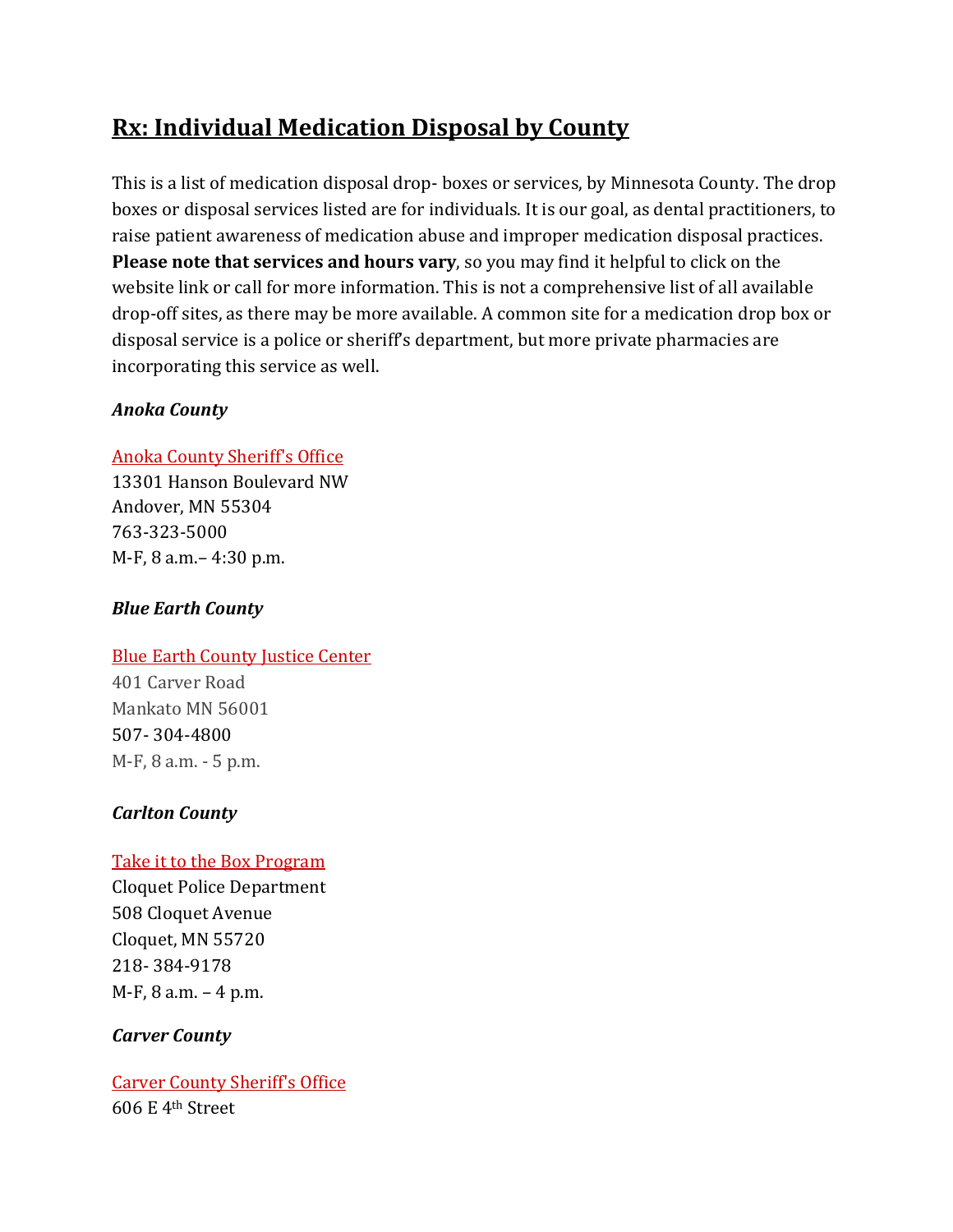Chaska, MN 55318 952‐361‐1231 24 hrs a day, 7 days a week

]

## *Dakota County*

#### Dakota County Law Enforcement Center

1582 Highway 55 Hastings, MN 55033 651‐438‐4703 24 hrs a day, 7 days a week

## Burnsville Police Department

100 Civic Center Parkway Burnsville, MN 55337 952‐895‐4600 24 hrs a day, 7 days a week

#### West St. Paul Police Station

1616 Humboldt Avenue West St. Paul, MN 55118 651‐ 552‐4200 24 hrs a day, 7 days a week

## *Goodhue County*

#### \*\*\*Zumbrota Police Department 50 W 2nd Street

Zumbrota, MN 55992 507‐732‐5219 M‐F, 8 a.m.‐4:30 p.m.

Cannon Falls Police Department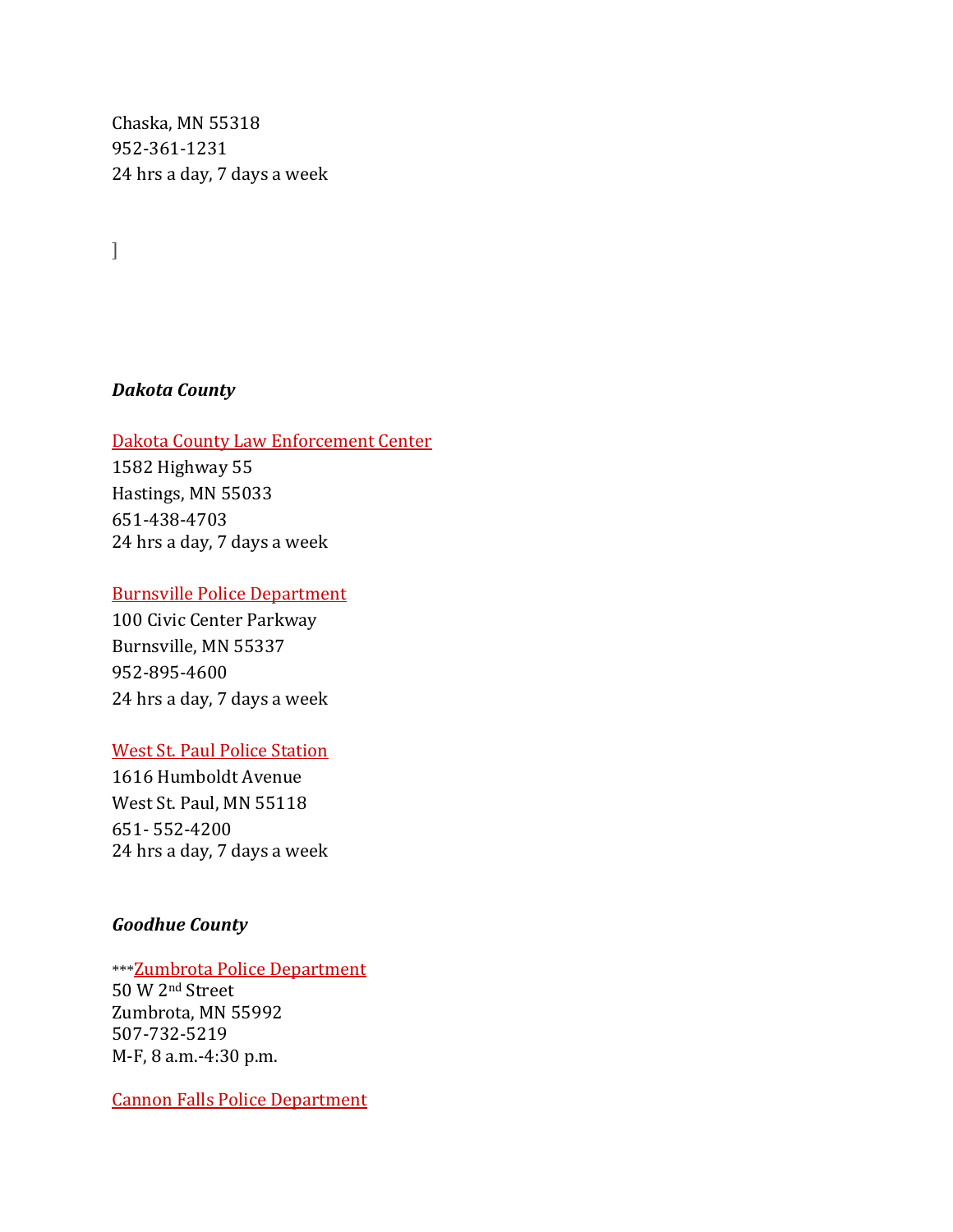918 River Road Cannon Falls MN 55009 507‐ 263‐2278 M‐F, 8 a.m.‐4:30p.m.

#### Red Wing Law Enforcement Center

430 W 6th Street Red Wing, MN 55066 651‐267‐2600 24 hrs a day, 7 days a week Wanamingo Sheriff's Office

401 Main Street Wanamingo MN 55983 507‐824‐2497 M‐T, 8a.m.‐4:30p.m., Friday 8a.m.‐12p.m.

## *Hennepin County*

## Hennepin County Sheriff's Patrol Headquarters

9401 83rd Avenue N Brooklyn Park, MN 55455 612‐596‐9800 M‐ F, 8 a.m. ‐ 4:30 p.m.

## Hennepin County Public Safety Facility

401 4th Avenue S Minneapolis, MN 55415 612-348-5112 24 hours a day, 7 days a week

## *Kandiyohi County*

# Kandyohi Sheriff's Department

2201 23rd Street NE Willmar, MN 56201 320‐235‐1260 24 hours a day, 7 days a week

## *McLeod County*

McLeod County Sheriff's Office 801 East 10th Street Glencoe, MN 55336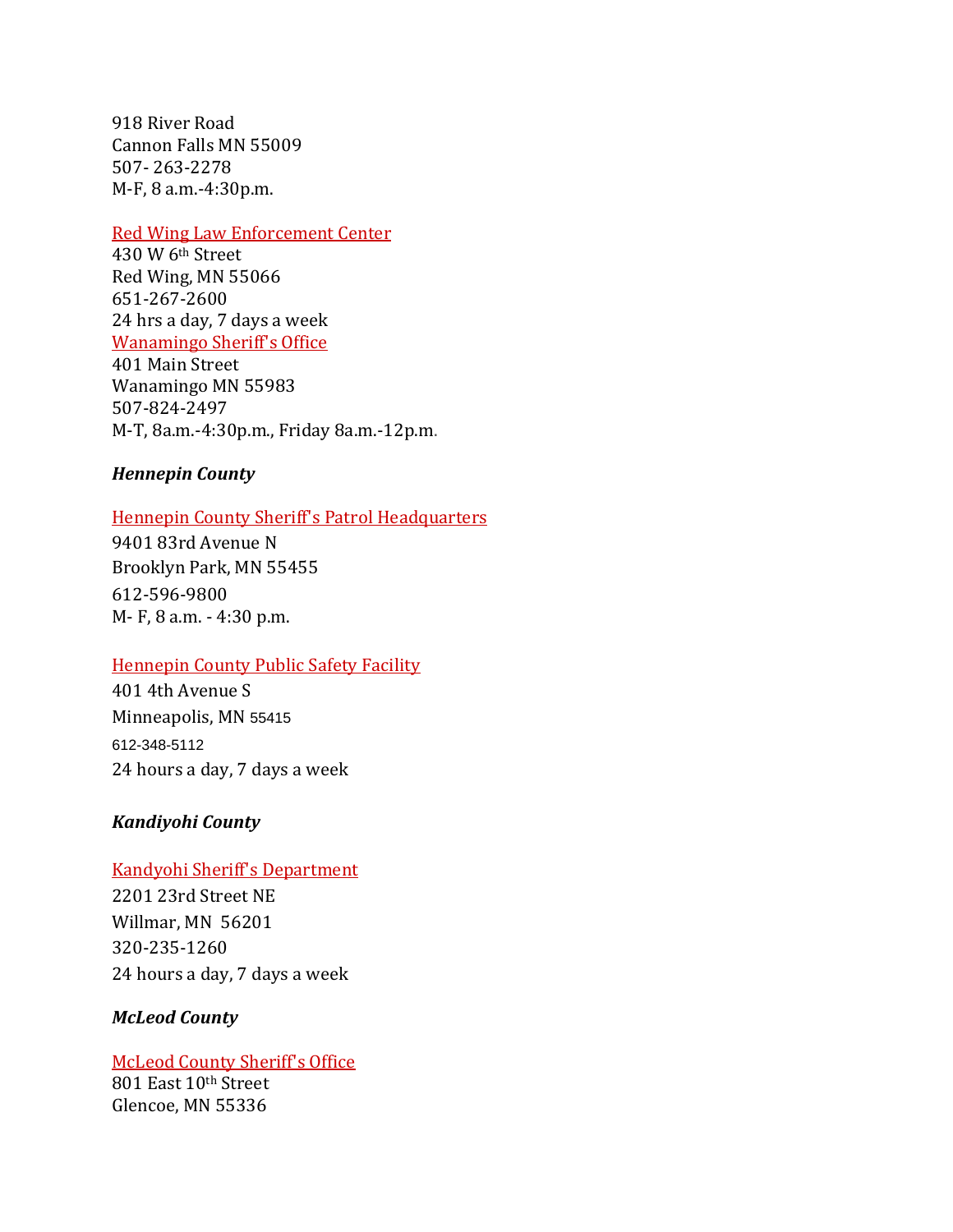888‐440‐3134 24 hours a day, 7 days a week

#### Hutchinson Police Department

10 Franklin Street SW Hutchinson, MN 55350 320‐587‐2242 24 hours a day, 7 days a week

## Winstead Police Department

201 1st Street N Winsted, MN 55395 320‐485‐2366 24 hours a day, 7 days a week

## *Morrison County*

## Little Falls Police Department

 207 1st Street NE Little Falls, MN 56345 320‐616‐5570 M‐F, 8 a.m. ‐ 4:30 p.m.

## *Ramsey County*

## Ramsey County Law Enforcement Center

425 Grove Street Saint Paul, MN 55101 651‐ 266‐9350 M – F, 8 a.m. ‐ 4 p.m.

## Ramsey County Sheriff's Patrol Station

1411 Paul Kirkwold Drive Arden Hills, MN 55112 651‐266‐7300 M – F, 8 a.m. ‐ 4 p.m.

## *Rice County*

Faribault Police Department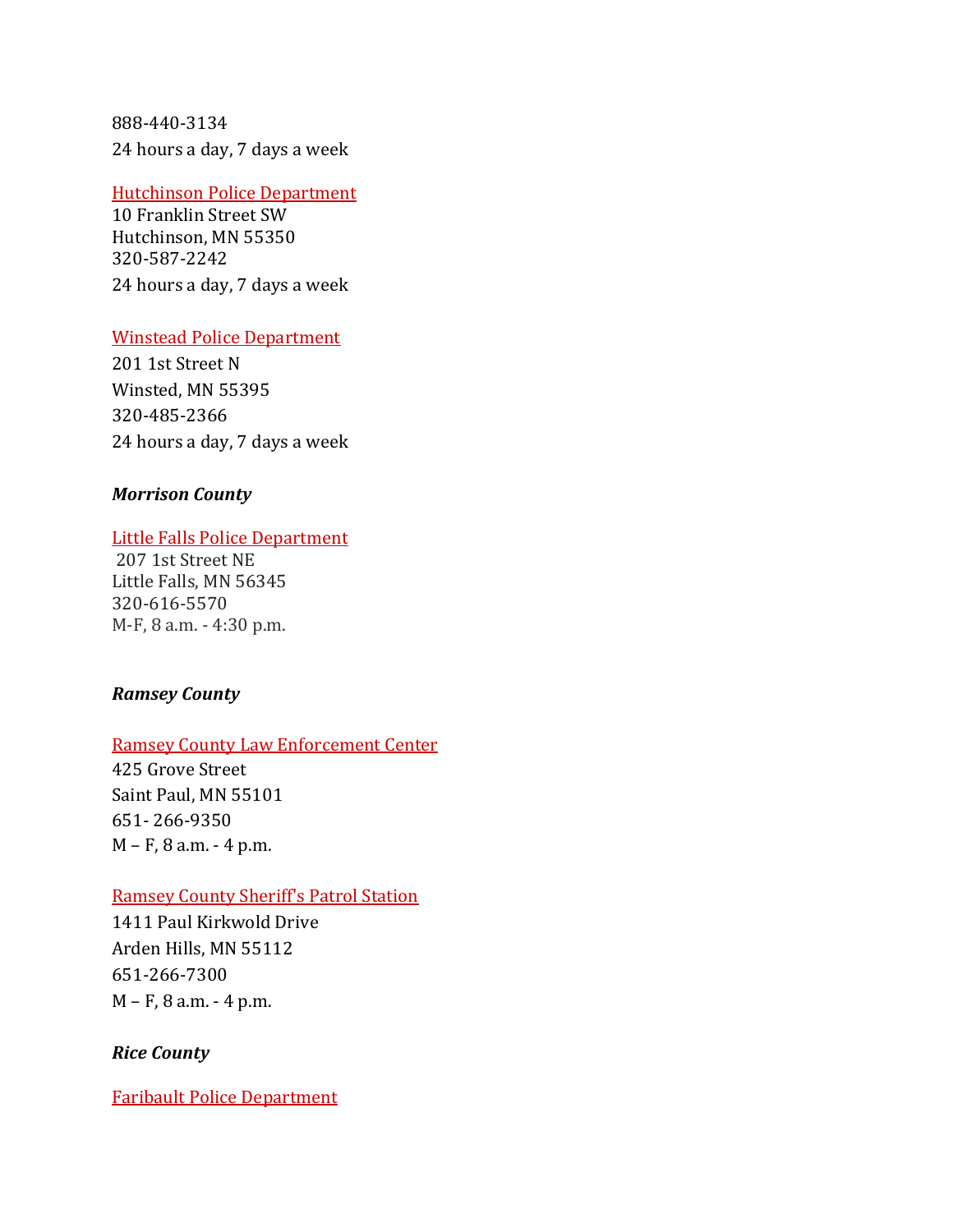25 4th Street NW Faribault, MN 55021 507‐334‐4305 24 hours a day, 7 days a week

#### Northfield Safety Center

300 5th Street W Northfield, MN 55057 507‐645‐4477 24 hours a day, 7 days a week

## *Scott County*

#### Scott County Sheriff's Office

301 Fuller Street South Shakopee, MN 55379 952‐ 496‐8315 24 hours a day, 7 days a week

#### Savage Police Department

 6000 McColl Drive Savage, MN 55378 952‐882‐2600 24 hours a day, 7 days a week

#### Prior Lake Police Department

4649 Dakota Street Prior Lake, MN 55372 952‐440‐3555 24 hours a day, 7 days a week

## New Prague Police Department

118 Central Avenue N #1 New Prague, MN 56071 952‐ 758‐2791 24 hours a day, 7 days a week

## Jordan Police Department/ City Hall

210 1st Street E # 1 Jordan, MN 55352 952‐492‐2535 M‐F, 8 a.m. ‐ 5 p.m.

Belle Plaine Police Department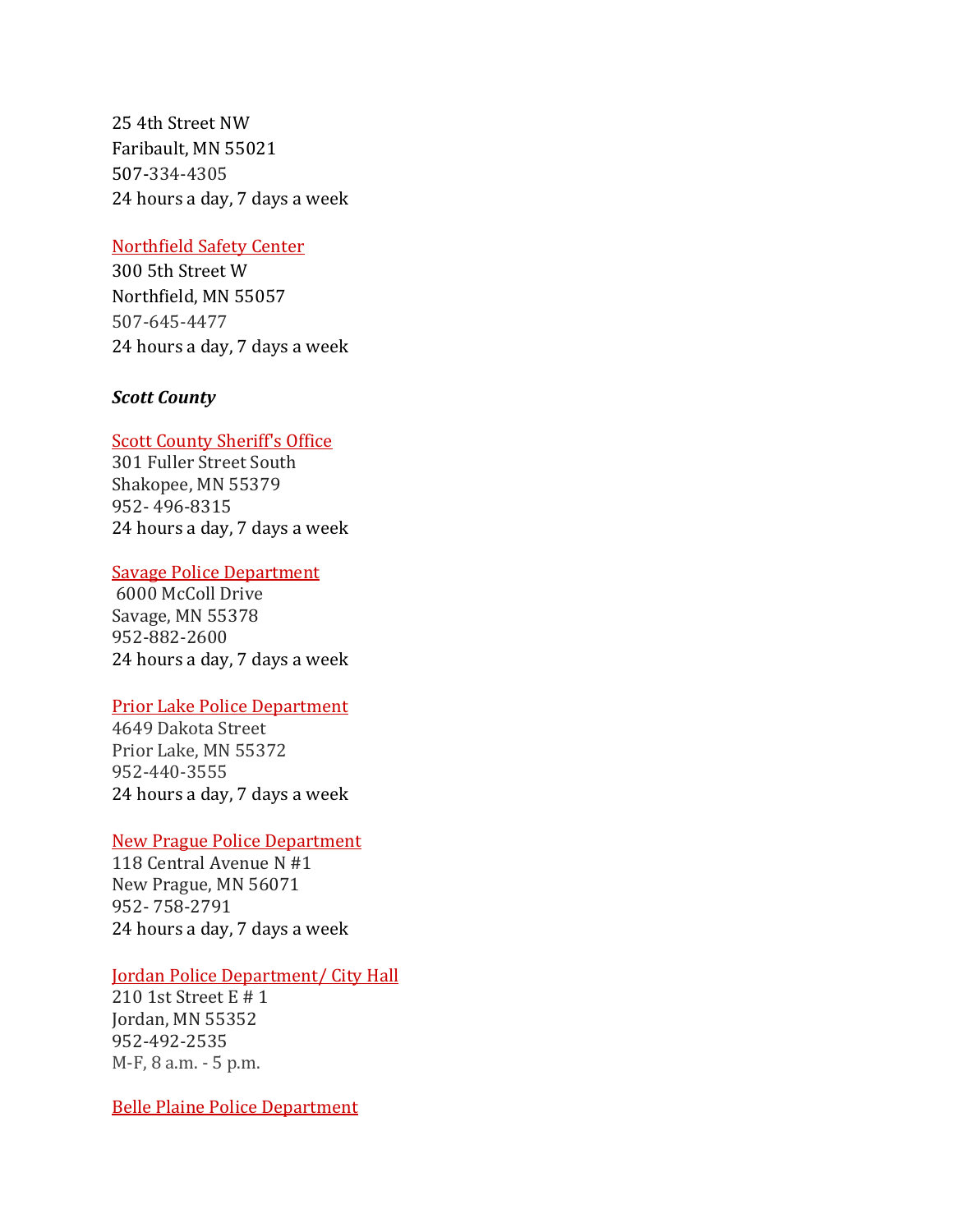420 E Main Street Belle Plaine, MN 56011 952‐ 873‐4307 M‐F, 8 a.m. ‐ 5 p.m.

## *Sherburne County*

#### Sherburne County Government Center

13880 Business Center Drive NW Elk River, MN 55330‐1692 763‐765‐3500 M‐F, 8 a.m. ‐ 4:30 p.m.

#### *Sibley County*

#### Sibley County Sheriff's Office

419 Harrison Street Gaylord, MN 55334 507‐237‐4330 24 hours a day, 7 days a week

#### *St Louis County*

#### Duluth Police/Public Safety Building

2030 Arlington Avenue Duluth, MN 55811 218‐730‐5400 M‐F, 8 a.m. ‐6 p.m.

#### Hermantown Police Department

5111 Maple Grove Road Hermantown, MN 55811 218‐729‐1200 M‐F, 8 a.m. ‐ 4:30 p.m.

#### Proctor Police Department

100 Pionk Drive Proctor, MN 55810 218‐624‐7788 M‐F, 8 a.m. ‐ 4:30 p.m.

*Stearns County*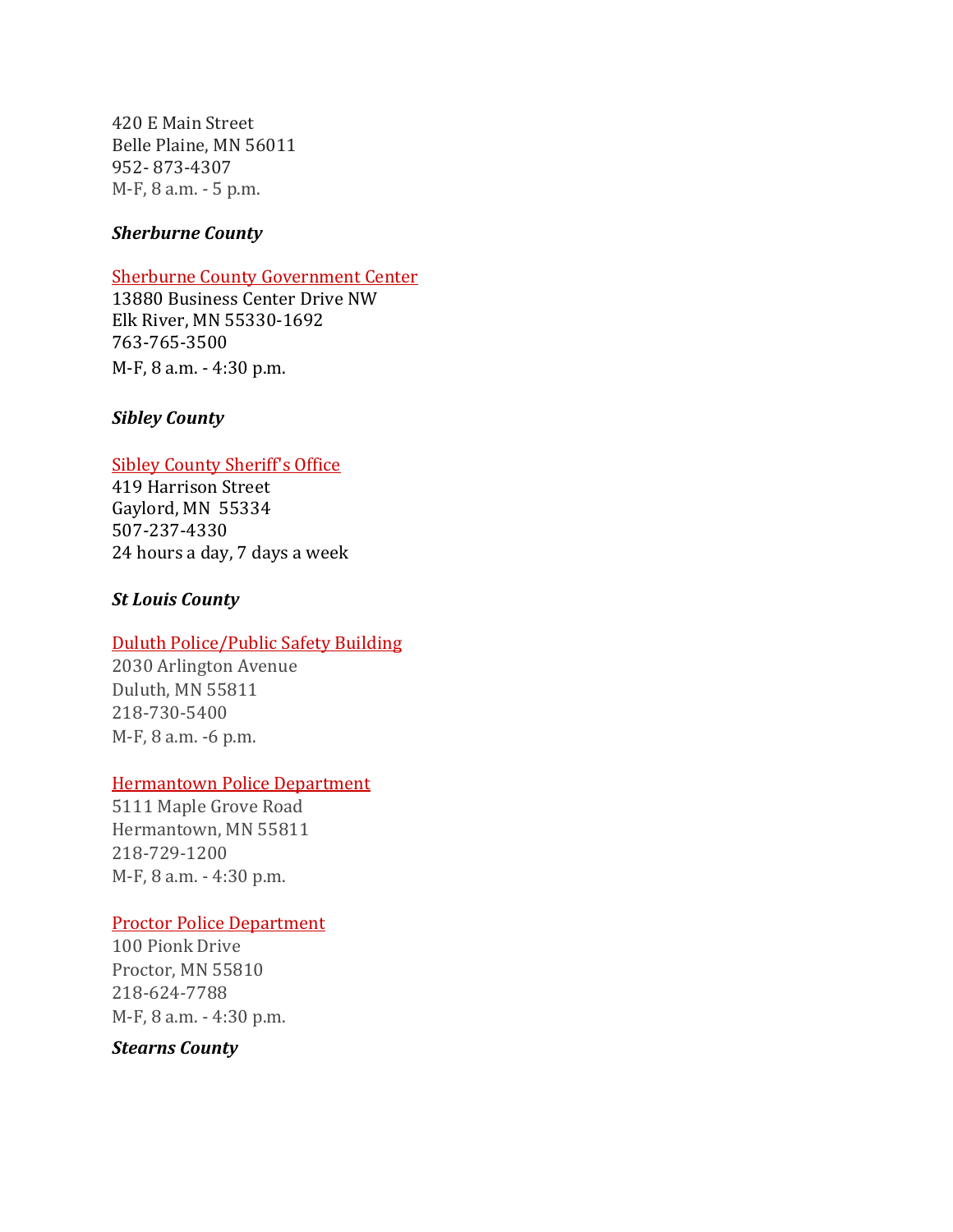## Stearns County Law Enforcement Center

807 Courthouse Square St. Cloud, MN 56303 M‐F, 8 a.m. ‐ 4:30 p.m.

# Melrose Police Department

225 1st Street NE Melrose, MN 56352 M‐F, 8 a.m. ‐ 4:30 p.m.

Paynesville Police Department

221 Washburne Avenue Paynesville, MN 56362 M‐F 8:30 a.m. ‐ 4:30 p.m.

## *Washington County*

## Washington County Law Enforcement Center Sheriff's Office

15015 62nd Street N Stillwater, MN 55082 651‐430‐6655 M‐F, 7:30 a.m. to 5 p.m.

## *Metro Wide*

## **Have unwanted antibiotics or other non controlled substances?** HealthPartners

Pharmacies *also has a medicine takeback program* – Bring your medicines, in their original labeled container, to one of the following HealthPartners Pharmacies for safe, free disposal.

- HealthPartners Arden Hills Pharmacy
- HealthPartners Bloomington Pharmacy
- **HealthPartners Brooklyn Center Pharmacy**
- HealthPartners Como Pharmacy
- HealthPartners Health Specialty Center 401 Pharmacy
- HealthPartners Maplewood Pharmacy
- HealthPartners Midway Pharmacy
- HealthPartners Riverside Pharmacy
- HealthPartners St. Paul Pharmacy
- HealthPartners Central Minnesota Pharmacy
- HealthPartners West Pharmacy
- HealthPartners White Bear Lake Pharmacy